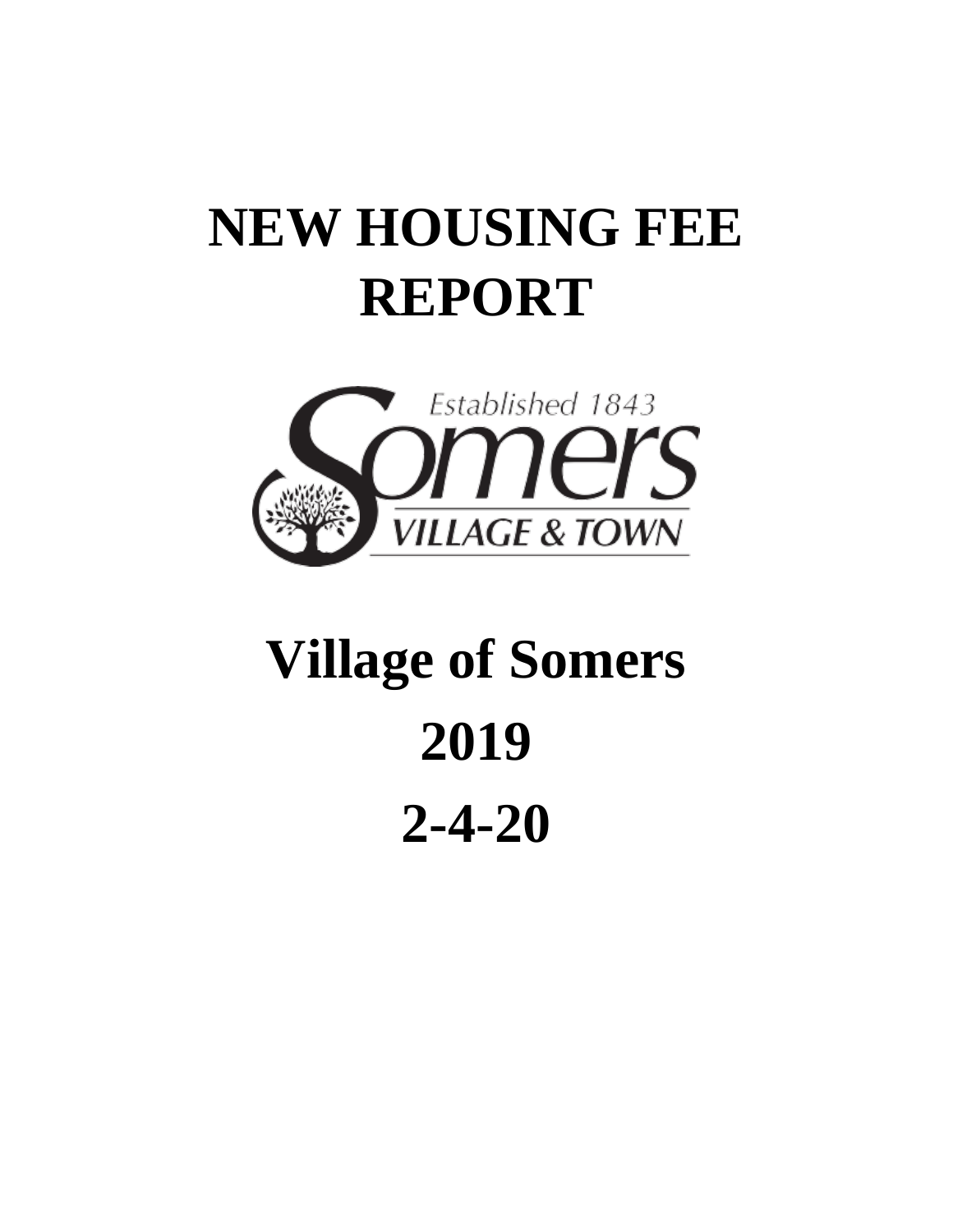#### **This Report is intended to comply with Wis. Stats. Section 66.10014 entitled "New Housing Fee Report":**

- (1) In this section, "municipality" means a city or village with a population of 10,000 or more. As of December 31, 2019, the Village of Somers has not met the threshold to be subjected to the requirements of Wis. Stats. Section 66.10014. The purpose of this report is to be proactive in anticipation of the Village of Somers
- (2) Not later than January 1, 2020, a municipality shall prepare a report of the municipality's residential development fees. The report shall contain all of the following:
	- (a) Whether the municipality imposes any of the following fees or other requirements for purposes related to residential construction, remodeling, or development and, if so, the amount of each fee:
		- 1. Building permit fee.
		- 2. Impact fee.
		- 3. Park fee.
		- 4. Land dedication or fee in lieu of land dedication requirement.
		- 5. Plat approval fee.
		- 6. Storm water management fee.
		- 7. Water or sewer hook-up fee.
	- (b) The total amount of fees under par. (a) that the municipality imposed for purposes related to residential construction, remodeling, or development in the prior year and an amount calculated by dividing the total amount of fees under this paragraph by the number of new residential dwelling units approved in the municipality in the prior year.

(3)

- (a) A municipality shall post the report under sub. (2) on the municipality's Internet site on a web page dedicated solely to the report and titled "New Housing Fee Report." If a municipality does not have an Internet site, the county in which the municipality is located shall post the information under this paragraph on its Internet site on a web page dedicated solely to development fee information for the municipality.
- (b) A municipality shall provide a copy of the report under sub. (2) to each member of the governing body of the municipality. (4) If a fee or the amount of a fee under sub. (2) (a) is not properly posted as required under sub. (3) (a), the municipality may not charge the fee.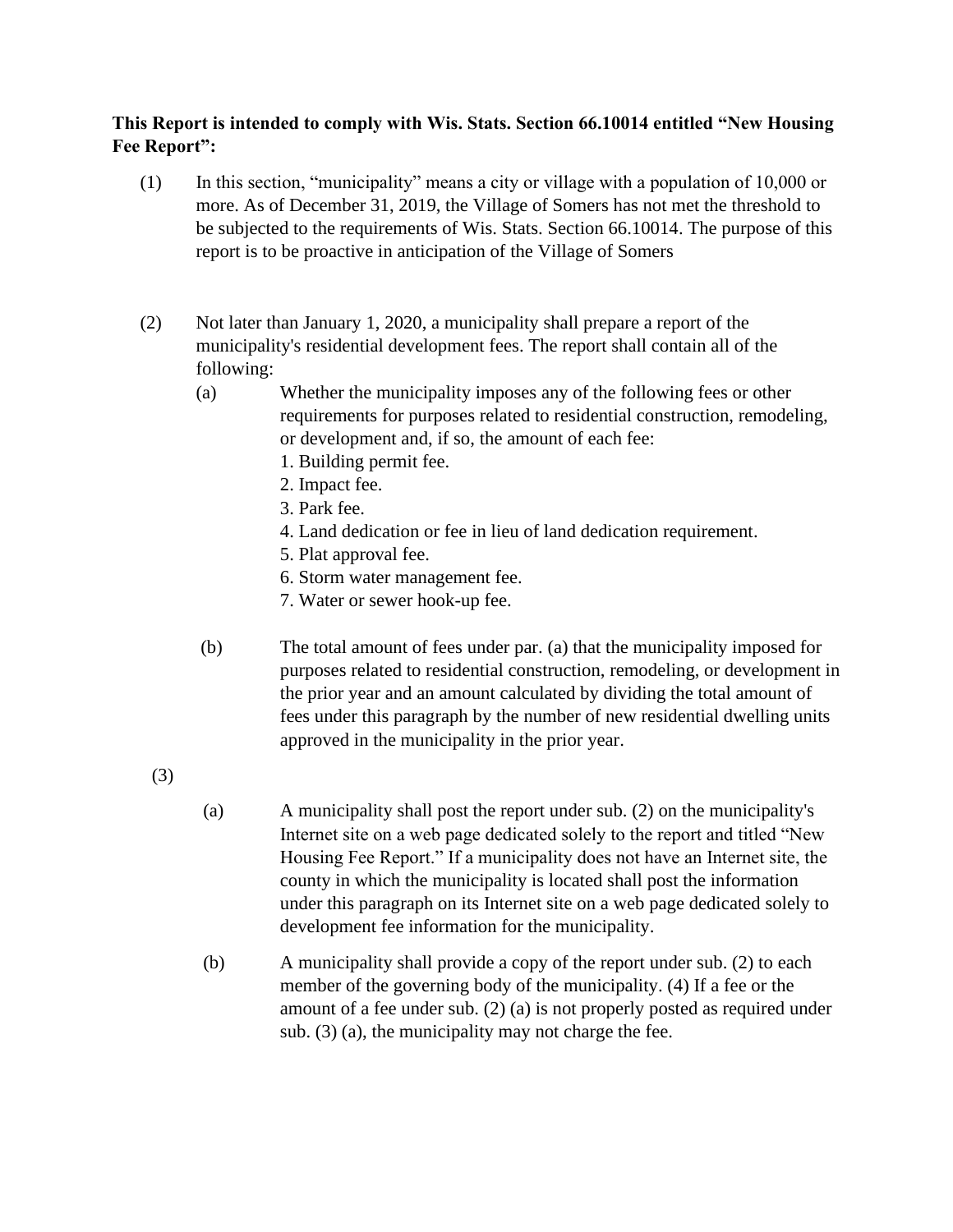#### **RESIDENTIAL**

#### **BUILDING AND ZONING PERMITS FEES**

Any construction, use, occupancy or other work requiring a permit, certificate, or approval within the Village's Ordinances shall not commence, resume or continue until all required approvals have been made and all required fees as required by this Ordinance or any other Village Ordinance are paid to the Village Clerk / Treasurer. Whenever any construction, use, occupancy or other work requiring a permit, certificate, or approval within the Village's Ordinances is commenced, resumed or continued before such a permit, certificate or approval is issued, the fees for reviewing and processing the application for such permit may be charged at five times the permit fee to take account the added difficulty and time required to process the application. If an application for a permit, certificate, or approval is withdrawn after the review and processing of such application has substantially commenced, the application fee may not be refunded.

# **NEW DEVELOPMENT IMPACT FEES – FINAL PLAT, SITE PLAN, CERTIFIED SURVEY MAP, PLANNED UNIT DEVELOPMENT, MULTI-UNIT DWELLING PLAN, CONDOMINIUM PLAT, LAND USE AMENDMENT, REZONING OR PLAT CORRECTIONS OR ADJUSTMENTS**

| Conceptual Plan Fee      | $$600.00 + $5.00$ for each lot or unit<br>included in the Conceptual Plan      |
|--------------------------|--------------------------------------------------------------------------------|
|                          | \$250.00 (resubmittal of Conceptual Plan<br>when required)                     |
| Certified Survey Map Fee | $$600.00 + $5.00$ for each lot or unit<br>included in the Certified Survey Map |
|                          | \$250.00 (resubmittal of Certified Survey<br>Map when required)                |
| Site Plan Fee            | $$600.00 + $5.00$ for each lot or unit<br>included in the Site Plan            |
|                          | \$250.00 (resubmittal of Site Plan when<br>required)                           |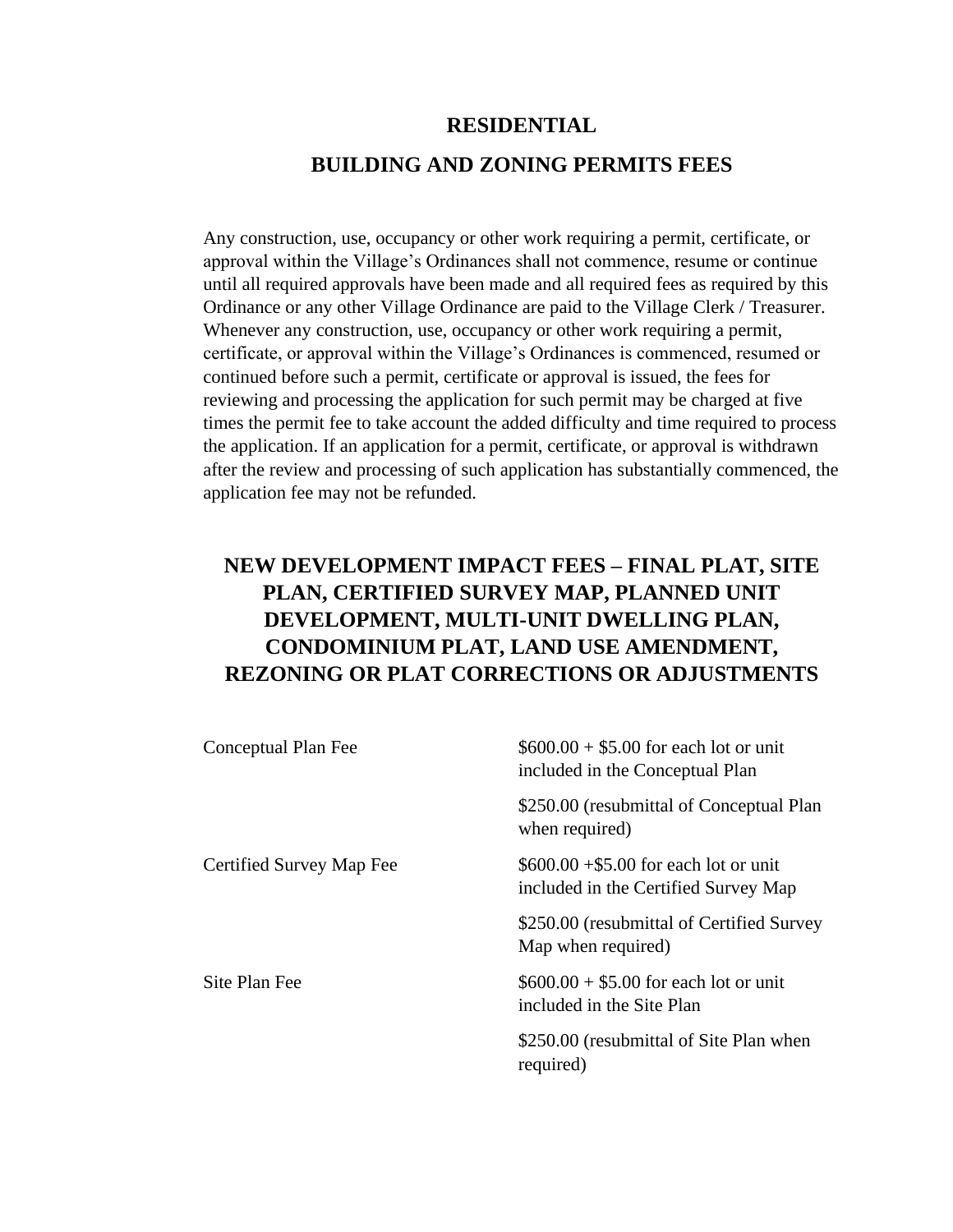| Preliminary Plat Fee         | $$600.00 + $5.00$ for each lot or unit<br>included in the preliminary plat, planned<br>unit development, multi-unit dwelling<br>plan, or condominium plat.                                                                                                                                                       |
|------------------------------|------------------------------------------------------------------------------------------------------------------------------------------------------------------------------------------------------------------------------------------------------------------------------------------------------------------|
|                              | \$250.00 (resubmittal fee of preliminary<br>plat)                                                                                                                                                                                                                                                                |
| <b>Final Plat Fee</b>        | $$600.00 + $5.00$ for each lot or unit<br>included in the final plat, planned unit<br>development, multi-unit dwelling plan, or<br>condominium plat.                                                                                                                                                             |
|                              | \$250.00 (resubmittal fee of final plat)                                                                                                                                                                                                                                                                         |
| <b>Land Use Amendment</b>    | \$600.00                                                                                                                                                                                                                                                                                                         |
|                              | Additional fees for professional services<br>will be charged back to the developer per<br>predevelopment agreement.                                                                                                                                                                                              |
| Rezoning                     | \$600.00                                                                                                                                                                                                                                                                                                         |
|                              | Additional fees for professional services<br>will be charged back to the developer per<br>predevelopment agreement.                                                                                                                                                                                              |
| Plat Correction / Adjustment | \$600.00                                                                                                                                                                                                                                                                                                         |
|                              | Additional fees for professional services<br>will be charged back to the developer per<br>predevelopment agreement.                                                                                                                                                                                              |
| <b>Expert Assistance Fee</b> | Additional fees for professional services<br>will be charged back to the developer per<br>predevelopment agreement.                                                                                                                                                                                              |
| <b>Administrative Fee</b>    | Additional fees for professional services<br>will be charged back to the developer per<br>predevelopment agreement.                                                                                                                                                                                              |
| <b>Water Connection Fee</b>  | \$1,350.00 - per Residential Equivalency<br>Unit (REU) ratio for the applicable water<br>meter size and type from the table set forth<br>below for each buildable lot or unit<br>included in the final plat, certified survey<br>map, planned unit development, multi-unit<br>dwelling plan or condominium plat. |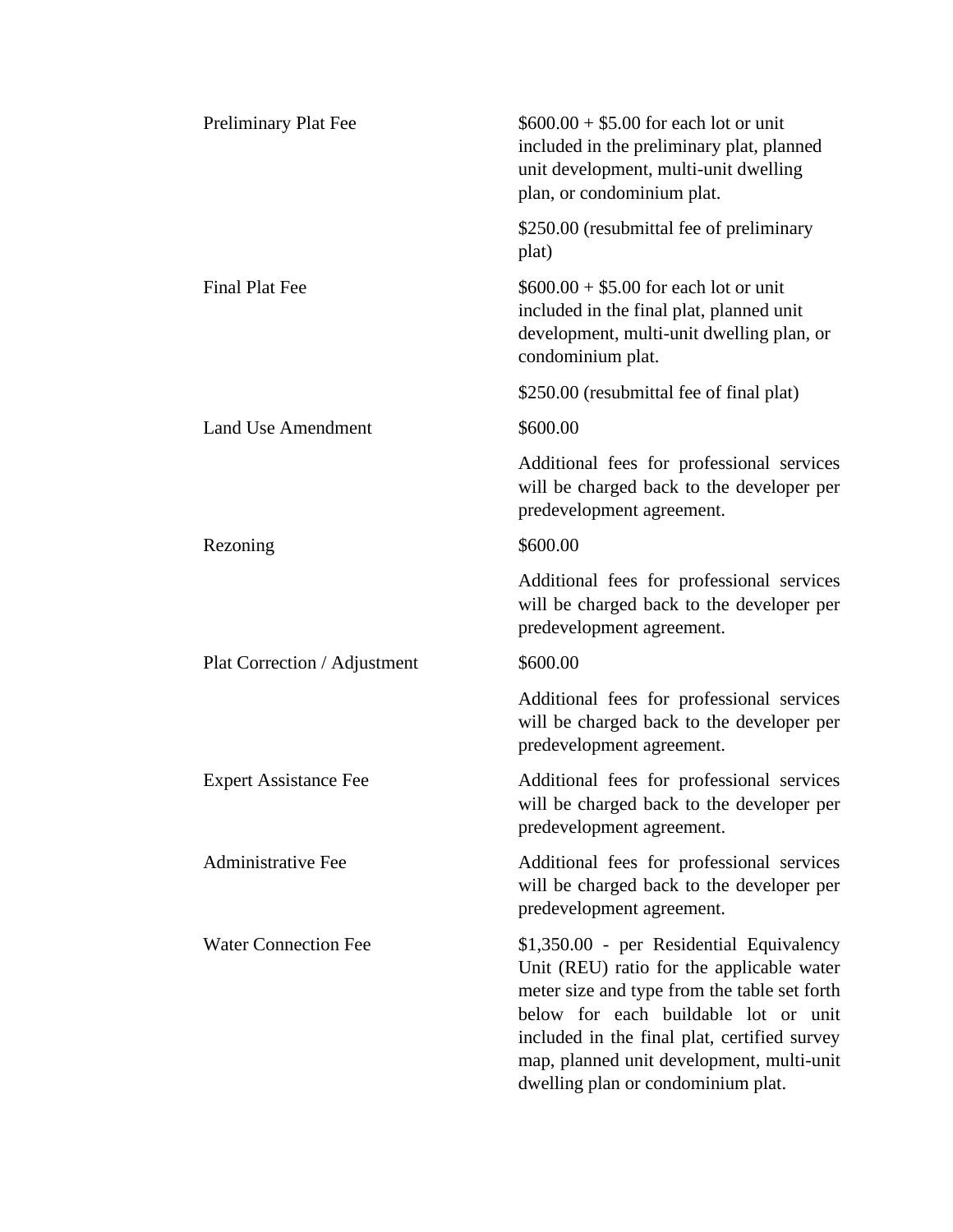| <b>Meter</b><br><b>Size</b> | <b>Meter Type</b> | <b>AWWA Standards</b><br>Flow (GPM) | <b>REU Ratio</b> |
|-----------------------------|-------------------|-------------------------------------|------------------|
| (Inches)                    |                   |                                     |                  |
| $\frac{3}{4}$ " or less     | Displacement      | 15                                  | 1.0              |
|                             | Displacement      | 25                                  | 1.7              |
| $1\frac{1}{2}$              | Displacement      | 50                                  | 3.3              |
| $\overline{2}$              | Displacement      | 80                                  | 5.3              |
| $\overline{2}$              | Compound          | 80                                  | 5.3              |
| $\overline{2}$              | Turbine           | 100                                 | 6.7              |
| 3                           | Compound          | 160                                 | 10.7             |
| 3                           | Turbine           | 240                                 | 16.0             |
| $\overline{4}$              | Compound          | 250                                 | 16.7             |
| $\overline{4}$              | Turbine           | 420                                 | 28.0             |
| 6                           | Compound          | 500                                 | 33.3             |
| 6                           | Turbine           | 920                                 | 61.3             |
| 8                           | Compound          | 800                                 | 53.3             |
| 8                           | Turbine           | 1600                                | 106.7            |
| 10                          | Compound          | 1150                                | 76.7             |
| 10                          | Turbine           | 2500                                | 166.7            |
|                             |                   |                                     |                  |

| <b>Sewer Connection Fee</b>            | \$2,800.00 for single-family dwelling or<br>the first unit of a multi-family residential<br>building. \$2,000.00 for the second unit.<br>And \$1,600.00 for the third and each<br>subsequent unit in multi-family buildings                                                                                                                                |
|----------------------------------------|------------------------------------------------------------------------------------------------------------------------------------------------------------------------------------------------------------------------------------------------------------------------------------------------------------------------------------------------------------|
| Public Park Impact Fee                 | \$1,045.00 for each buildable lot or unit<br>development, multi-unit dwelling plan or<br>condominium plat.                                                                                                                                                                                                                                                 |
| Public Museum Impact Fee               | \$210.00 for residential equivalent density<br>unit (REDU). The REDU id calculated by<br>dividing the gross square footage of land<br>included in the final plat, site plan,<br>certified survey map, planned unit<br>development or condominium plat by the<br>R-4 Urban Single-Family Residential<br>District minimum lot size of 15,000<br>square feet. |
| <b>Public Works Utility Impact Fee</b> | \$430.00 for each buildable lot or unit<br>included in the final plat, certified survey                                                                                                                                                                                                                                                                    |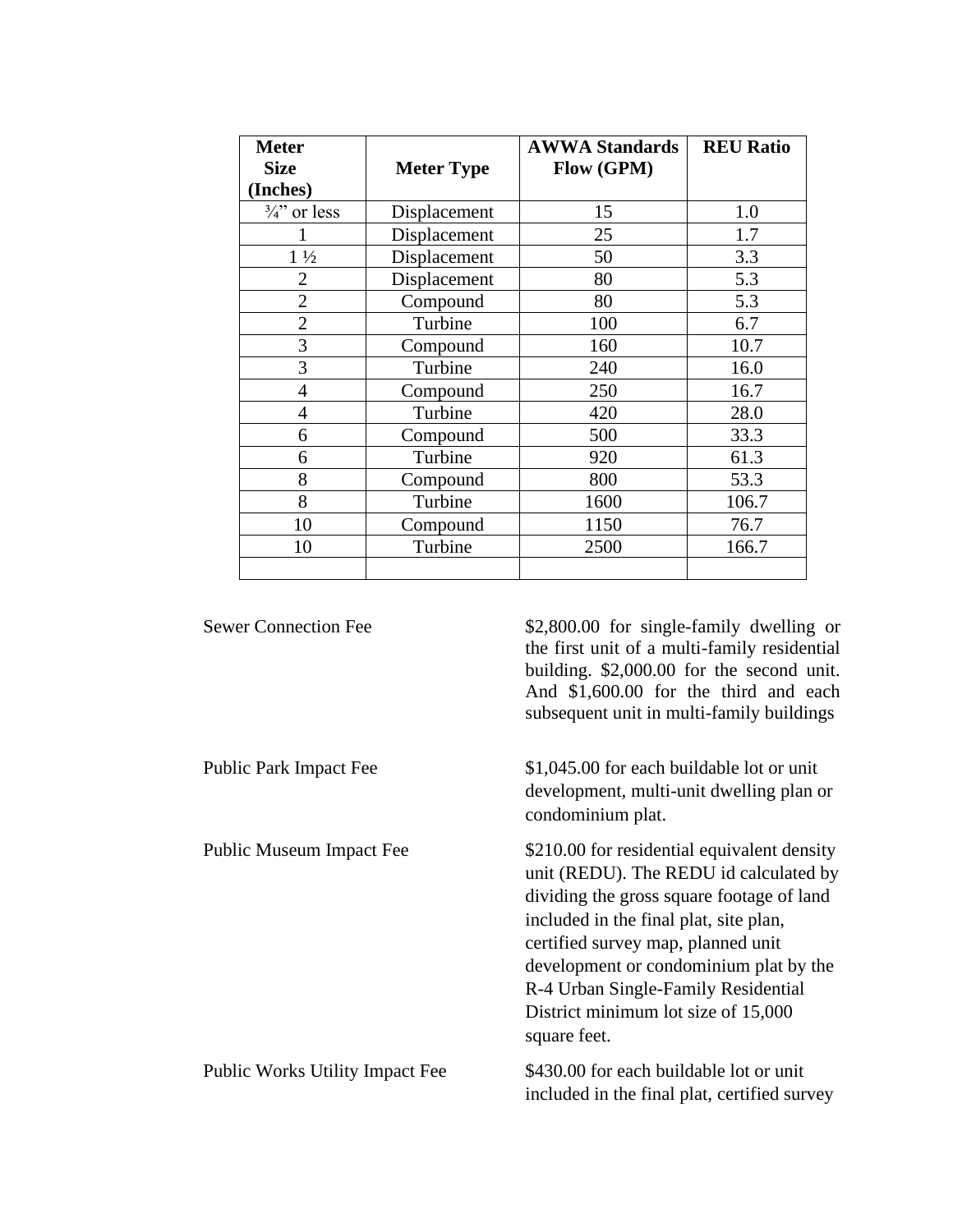|                            | map, planned unit development, multi-<br>unit dwelling plan or condominium plat.                                                                                              |
|----------------------------|-------------------------------------------------------------------------------------------------------------------------------------------------------------------------------|
| Fire Station Impact Fee    | \$2,005.00 for each buildable lot or unit<br>included in the final plat, certified survey<br>map, planned unit development, multi-<br>unit dwelling plan or condominium plat. |
| Storm Water Management Fee | \$900.00 for each buildable lot or unit<br>included in the final plat, certified survey<br>map, planned unit development, multi-<br>unit dwelling plan or condominium plat.   |

\*Fees and payment schedule are set forth in Chapter 18, Section 18.30 Code of Ordinances for the Village of Somers

#### **BUILDING PERMIT FEES**

# **SINGLE FAMILY RESIDENTIAL AND MULTI-FAMILY RESIDENTIAL**

|             | Minimum Permit Fee for all Permits                                                                                      | \$45.00           |                            |
|-------------|-------------------------------------------------------------------------------------------------------------------------|-------------------|----------------------------|
|             | Residence – $1&2$ family & attached garage                                                                              | $$0.30/sq.$ ft.   |                            |
| dwellings   | Residences $\&$ apartments, three family $\&$ over, row housing, multiple family                                        | \$0.30/sq. ft.    |                            |
|             | Residences – additions                                                                                                  | \$0.30/sq. ft.    |                            |
|             | Early Footing & Foundation– $1&2$ family                                                                                | \$150.00          |                            |
|             | Early Footing & Foundation– multi-family                                                                                | \$150.00          |                            |
|             | Agricultural buildings, garages $\&$ accessory buildings $\$$ 0.25/sq. ft.                                              |                   |                            |
|             | All other buildings, structures, alterations, residing, reroofing, repairs where square<br>footage cannot be calculated | S.                | 8.00/\$1,000,000 valuation |
|             | Heating, incinerator units and wood burning appliances \$45.00                                                          |                   |                            |
| <b>HVAC</b> |                                                                                                                         |                   |                            |
| (1)<br>(2)  | New single-family residential<br>Other                                                                                  | \$150.00 flat fee |                            |
|             | (a) Heating $\&$ air conditioning distributing systems                                                                  |                   | \$50.00                    |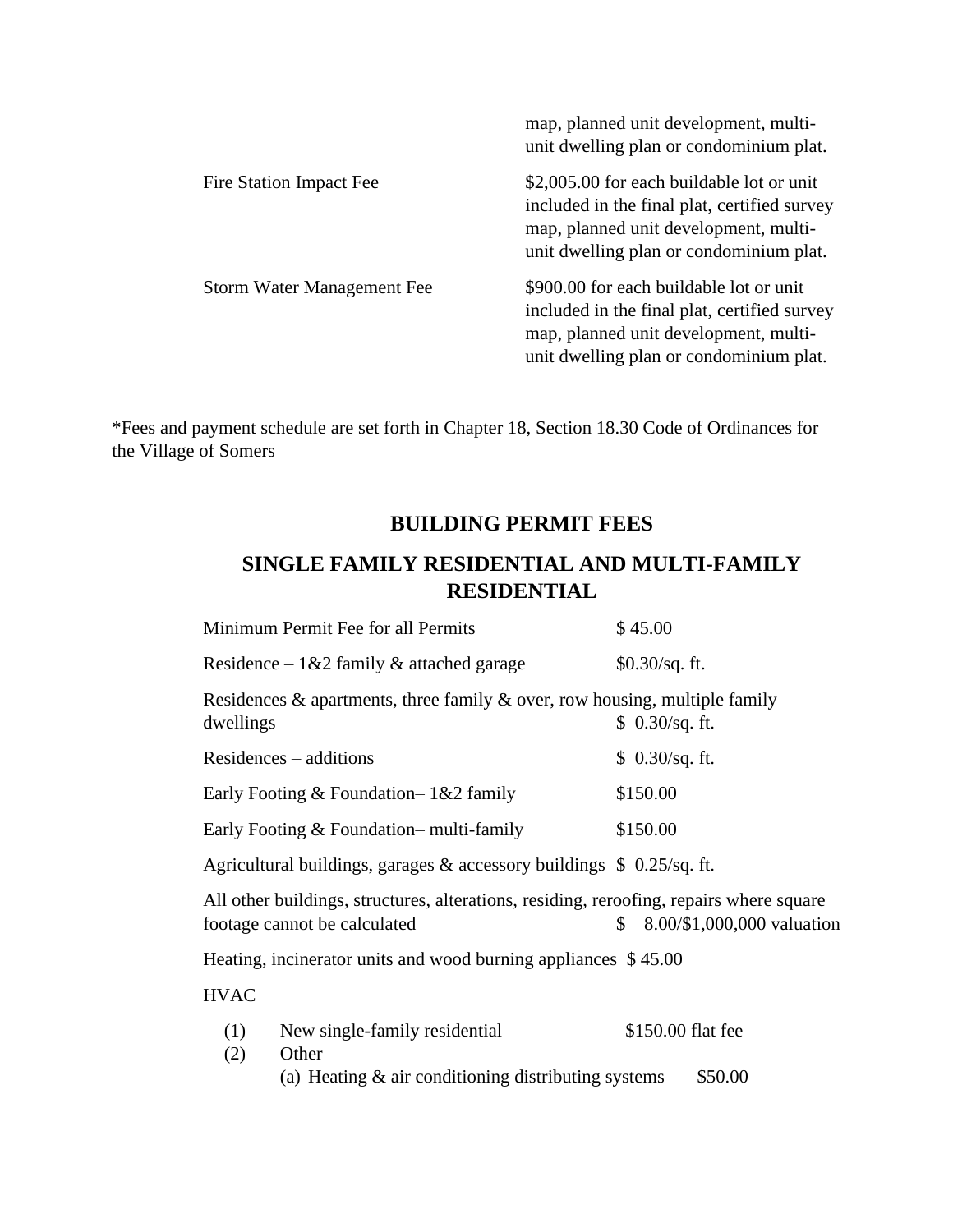| (b) Air conditioning                                                                                          | $$50.00$ /unit up to 3 tons or<br>36,000 BTU's. Additional |
|---------------------------------------------------------------------------------------------------------------|------------------------------------------------------------|
|                                                                                                               | Fee of \$4.00/each ton or                                  |
|                                                                                                               | 12,000 BTU's or fraction                                   |
|                                                                                                               | thereof.                                                   |
| <b>Wrecking or Razing</b><br>may waive fee if structure is condemned                                          | \$50.00 (Building Inspector                                |
| Moving buildings over public ways                                                                             | $$100.00$ plus $$0.50$ /sq. ft.                            |
|                                                                                                               | for principal buildings $\&$                               |
|                                                                                                               | accessory buildings.                                       |
| Plan Examination (NOTE: if HVAC Plans are separately submitted, there shall be<br>an additional \$30.00 fee.) |                                                            |
|                                                                                                               |                                                            |

| (1)                                | One & two family residence                                                                                                                                              | \$150.00                  |  |
|------------------------------------|-------------------------------------------------------------------------------------------------------------------------------------------------------------------------|---------------------------|--|
| (2)                                | Apartment, three family residence, row housing, multiple family building                                                                                                |                           |  |
| (3)                                | Additions, alterations-1&2 family residential \$150.00 plus \$15.00/unit                                                                                                |                           |  |
| (4)                                | Accessory building, 150 sq. ft. or more                                                                                                                                 | \$50.00                   |  |
| (5)                                | Decks & swimming pools                                                                                                                                                  | \$50.00                   |  |
|                                    | Special Inspections & reports                                                                                                                                           | \$150.00                  |  |
|                                    | Wisconsin uniform building seal                                                                                                                                         | \$40.00                   |  |
|                                    | Note $1$ – Permits may be obtained individually or on one form in the<br>categories of construction, heating, ventilation & air conditioning,<br>electrical & plumbing. |                           |  |
|                                    | Note $2 - An$ additional fee for plan review may be assessed at the time of<br>application for renewal of the permit.                                                   |                           |  |
|                                    | Occupancy permit-Residential<br>alteration or accessory use.                                                                                                            | \$50.00/unit, addition,   |  |
| Pools – Inground/above ground/spas |                                                                                                                                                                         |                           |  |
|                                    |                                                                                                                                                                         | \$10.00/\$1,000 valuation |  |
|                                    |                                                                                                                                                                         | $(\$40.00$ minimum)       |  |
| Decks                              |                                                                                                                                                                         | \$50.00                   |  |
|                                    | Erosion control fees $-$ improved lots:                                                                                                                                 |                           |  |

| (1) | $1 & 2$ family lots | \$100.00/lot            |
|-----|---------------------|-------------------------|
| (2) | Multi-family units  | \$195.00/building plus  |
|     |                     | $$5.00/1000$ sq. ft. of |
|     |                     | disturbed lot area      |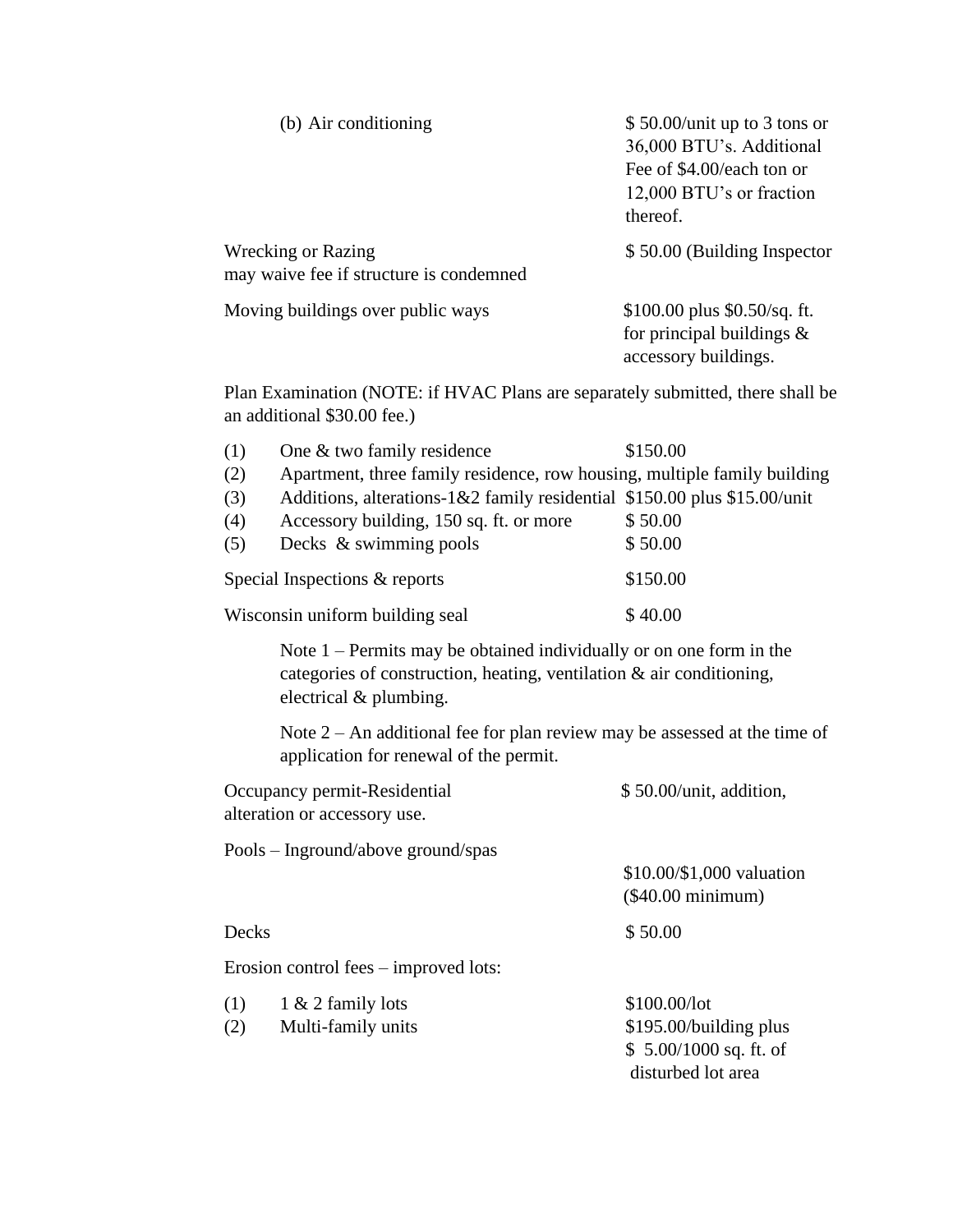**Other** 

| (1)  | Culvert and/or driveway                                             |              | \$40.00                |
|------|---------------------------------------------------------------------|--------------|------------------------|
| (2)  | Fence                                                               |              | \$40.00                |
| (3)  | Roof                                                                |              | \$40.00                |
| (4)  | Siding                                                              |              | \$40.00                |
|      | Plumbing permits                                                    |              |                        |
| (1)  | Fixtures (each one)                                                 | \$           | 7.00                   |
| (2)  | Street or ditch fee, each cut, outside sewer                        |              |                        |
|      | (a) First one hundred $(100^{\circ})$ feet or part thereof \$40.00  |              |                        |
|      | (b) Additional footage (per foot)                                   | \$           | 0.40                   |
| (3)  | Storm sewer                                                         |              |                        |
|      | (a) First one hundred $(100^{\circ})$ feet or part thereof \$40.00  |              |                        |
|      | (b) Additional footage                                              | \$           | 0.40                   |
| (4)  | <b>Building Drain</b>                                               |              |                        |
|      | (a) First one hundred $(100^{\circ})$ feet or part thereof \$40.00  |              |                        |
|      | (b) Additional footage                                              |              | \$0.40                 |
| (5)  | New water main connection                                           |              |                        |
|      | (a) Water Service up to two $(2)$ inches                            |              |                        |
|      | (i) First one hundred $(100^{\circ})$ feet or part there of \$40.00 |              |                        |
|      | (ii) Additional footage (per foot)                                  |              | \$0.40                 |
|      | (b) Water Service over two $(2")$ inches                            |              |                        |
|      | (i) First one hundred $(100)$ feet or part there of \$40.00         |              |                        |
|      | (ii) Additional footage (per foot)                                  | \$           | 0.40                   |
| (6)  | Seal water or sewer lateral                                         |              | \$15.00                |
| (7)  | Holding tank                                                        |              | \$50.00                |
| (8)  | Fire Sprinkler connection                                           |              | \$10.00                |
| (9)  | Boiler B.F.P.                                                       |              | \$15.00                |
| (10) | Certified plumbing inspection                                       |              | \$50.00                |
| (11) | Re-Inspection fee                                                   |              | \$50.00                |
| (12) | Minimum fee                                                         |              | \$45.00                |
|      | <b>Electrical Permits</b>                                           |              |                        |
| (1)  | Light switch, convenience outlet and incandescent lighting          |              |                        |
|      | fixture                                                             | \$           | 0.05                   |
| (2)  | Dimmer switch, time clock, protocell control, motion sensor and     |              |                        |
|      | Rheostat                                                            | $\mathbb{S}$ | 3.00 each              |
| (3)  | Strip/track lighting, plug-in strip and similar system              |              |                        |
|      |                                                                     | \$           | .50 foot or minimum of |
|      |                                                                     | \$           | 2.00/section           |
| (4)  | <b>Fluorescent Lighting Fixture</b>                                 | \$           | 2.00 fixture           |
| (5)  | Range, oven, cooktop and similar items                              | \$           | 5.00 each              |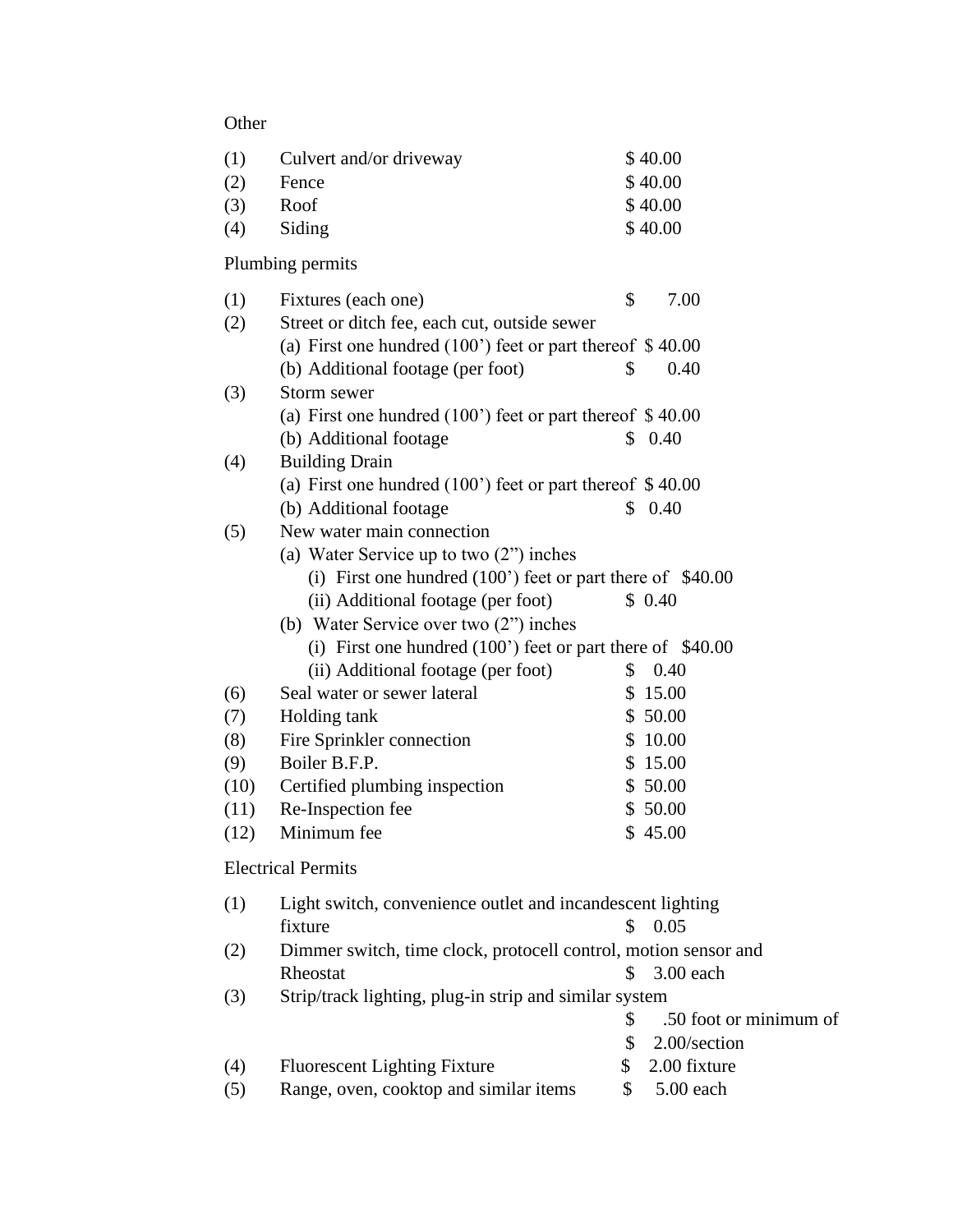| (6)  | Clothes dryer, dishwasher, disposal and trash compactor-residential<br>\$5.00 each |                          |  |
|------|------------------------------------------------------------------------------------|--------------------------|--|
| (7)  | Gas burner, oil burner, stoker (furnace, unit heater, etc,)                        |                          |  |
|      |                                                                                    | \$ 5.00 each             |  |
| (8)  | Electric hearing device (furnace, baseboard, space, strip, etc.)                   |                          |  |
|      |                                                                                    | $$0.30/kw$ or minimum of |  |
|      |                                                                                    | \$5.00                   |  |
| (9)  | Refrigeration unit (central A/C, walk-in coolers/freezers, chillers)               |                          |  |
|      |                                                                                    | \$10.00 each compressor  |  |
| (10) | Fans for ventilation including control, exhaust, paddle, and recirculation         | \$ 0.40/hp or minimum of |  |
|      |                                                                                    | \$1.00 each              |  |
| (11) | Motors over 1/6 hp (direct and receptable wired)                                   |                          |  |
|      |                                                                                    | \$ .50 h/p or minimum of |  |
|      |                                                                                    | \$3.00                   |  |
| (12) | Electric water heating appliance/equipment                                         | \$5.00 each              |  |
| (13) | Wiring for temporary use (construction, festival, fire, etc., in addition to       |                          |  |
|      | specific items utilized)                                                           |                          |  |
| (14) | Service entrance including alterations there to                                    |                          |  |
|      | (a) 0 through 200 amps                                                             | \$25.00                  |  |
|      | (b) Over 200 amps                                                                  | \$10.00 each             |  |
|      | (c) 100 amp and fraction thereof                                                   | \$30.00 minimum          |  |
| (15) | Additional meter sockets and disconnects                                           | \$10.00 each             |  |
| (16) | Additional meters and disconnects within the same enclosure                        |                          |  |
|      |                                                                                    | \$5.00 each              |  |
| (17) | Wireway, busway, under floor raceway, auxiliary gutter and cable tray              | \$0.30/foot              |  |
| (18) | Panelboard, feeder and transfer switch (100 amp)                                   |                          |  |
|      |                                                                                    | \$10.00 each             |  |
| (19) | Transformer, generator, and rectifier (including doorbell, intercom, etc.)         | \$0.40/kw or minimum or  |  |
|      |                                                                                    | \$2.00 each              |  |
| (20) | Power receptacle outlet over 150 volt not otherwise specified                      | \$5.00 each              |  |
| (21) | Wiring for above ground swimming pool, inground swimming pool, hot                 |                          |  |
|      | tub, and spa                                                                       | \$40.00 each             |  |
| (22) | Hydromassage bath tub, to include one (1) motor, one (1) motor                     |                          |  |
|      | disconnect at motor and one (1) convenience outlet                                 |                          |  |
|      |                                                                                    | \$40.00                  |  |
| (23) | One $(1)$ lighting switch, one $(1)$ light fixture and one $(1)$ in line water     |                          |  |
|      | heater                                                                             | \$40.00                  |  |
| (24) | Automatic water system                                                             |                          |  |
|      | (a) Interior wiring                                                                | \$10.00 each             |  |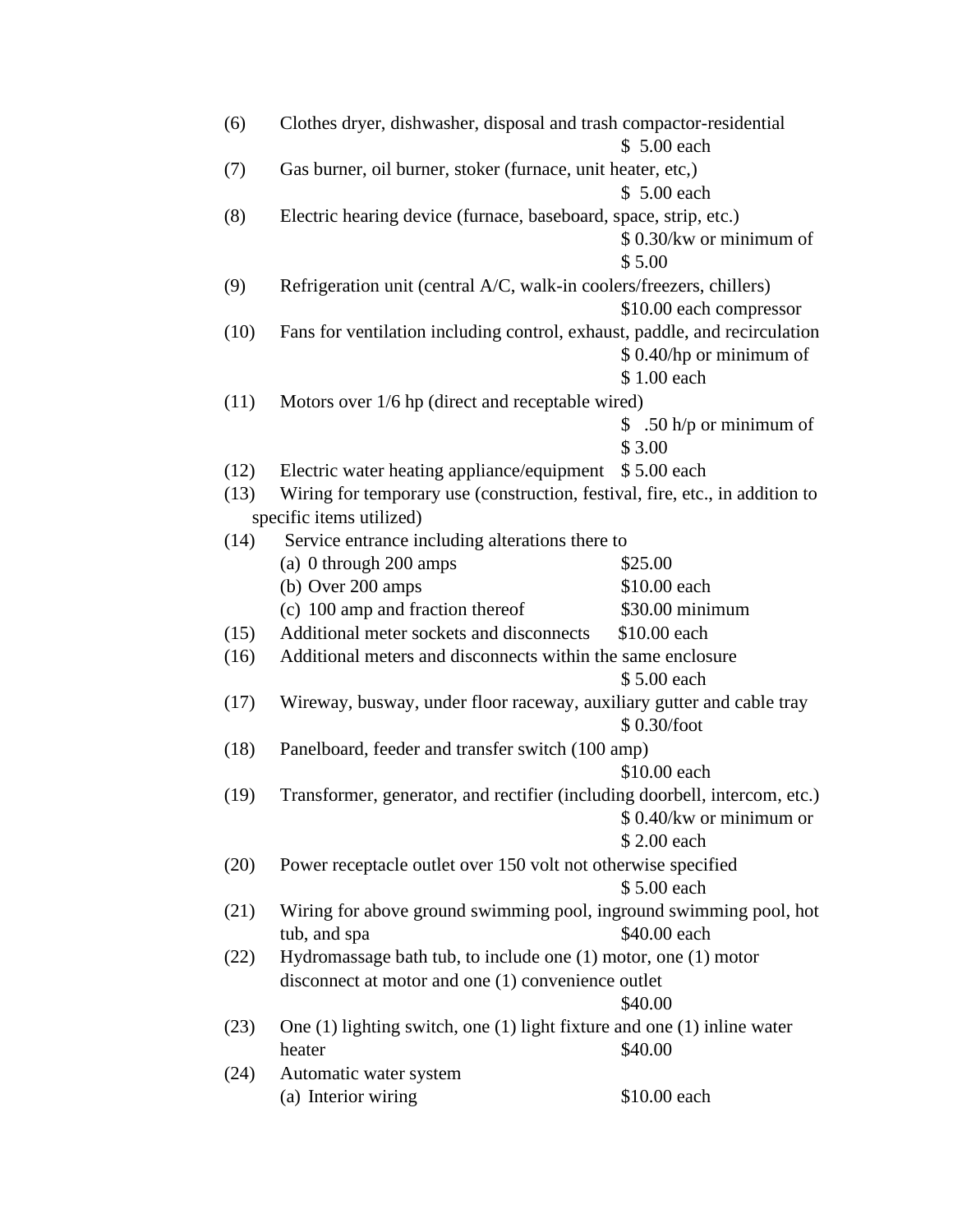|      | (b) Exterior wiring                                                           | \$10.00 each           |
|------|-------------------------------------------------------------------------------|------------------------|
| (25) | Mound septic system and holding tank                                          |                        |
|      | (a) Interior wiring                                                           | \$10.00 each           |
|      | (b) Exterior wiring                                                           | \$10.00 each           |
| (26) | Residential outdoor postlight (up to eight (8') feet om height including      |                        |
|      | wing wall mounted)                                                            | \$5.00 each            |
| (27) | Lighting pole (over eight $(8')$ feet in height to include one $(1)$ attached |                        |
|      | lighting fixture                                                              | \$10.00 each           |
| (28) | HID lighting fixture, exit light fixture, fire, sprinkler and smoke alarm     |                        |
|      |                                                                               | \$2.50 each            |
| (29) | Emergency lighting fixture, exit light fixture, fire, sprinkler and smoke     |                        |
|      | alarm                                                                         | $$0.40$ /device        |
| (30) | Wiring for sign (neon-per transformer, florescent, incandescent and           |                        |
|      | repaired branch circuit                                                       | \$20.00 each           |
| (31) | Welder, x-ray machine. Fuel dispensing pump and similar equipment             |                        |
|      |                                                                               | \$10.00 each           |
| (32) | Capacitor                                                                     | \$0.40/KVAR or minimum |
|      |                                                                               | \$2.00 each            |
| (33) | Reinspection fee                                                              | \$50.00                |
| (34) | Minimum fee                                                                   | \$45.00                |
|      |                                                                               |                        |

Upon failure to obtain permit before work on a building has been started, except in emergency cases, will be the greater of five times permit fees or \$35.00

# **KENOSHA COUNTY ZONING SERVICES FEES FOR THE VILLAGE OF SOMERS**

| Rezone                        | $$1,450.00$ (includes $$100.00$ publication<br>fee) |
|-------------------------------|-----------------------------------------------------|
| Comprehensive Plan Amendment  | $$1,435.00$ (includes $$85.00$ publication<br>fee)  |
| <b>Conditional Use Permit</b> | \$1,350.00                                          |
| Certified Survey Map          | $$1,150.00$ (includes $$150.00$ publication<br>fee) |
| Variances/Temporary Use       | 985.00 (includes \$85.00 publication<br>S.<br>fee)  |